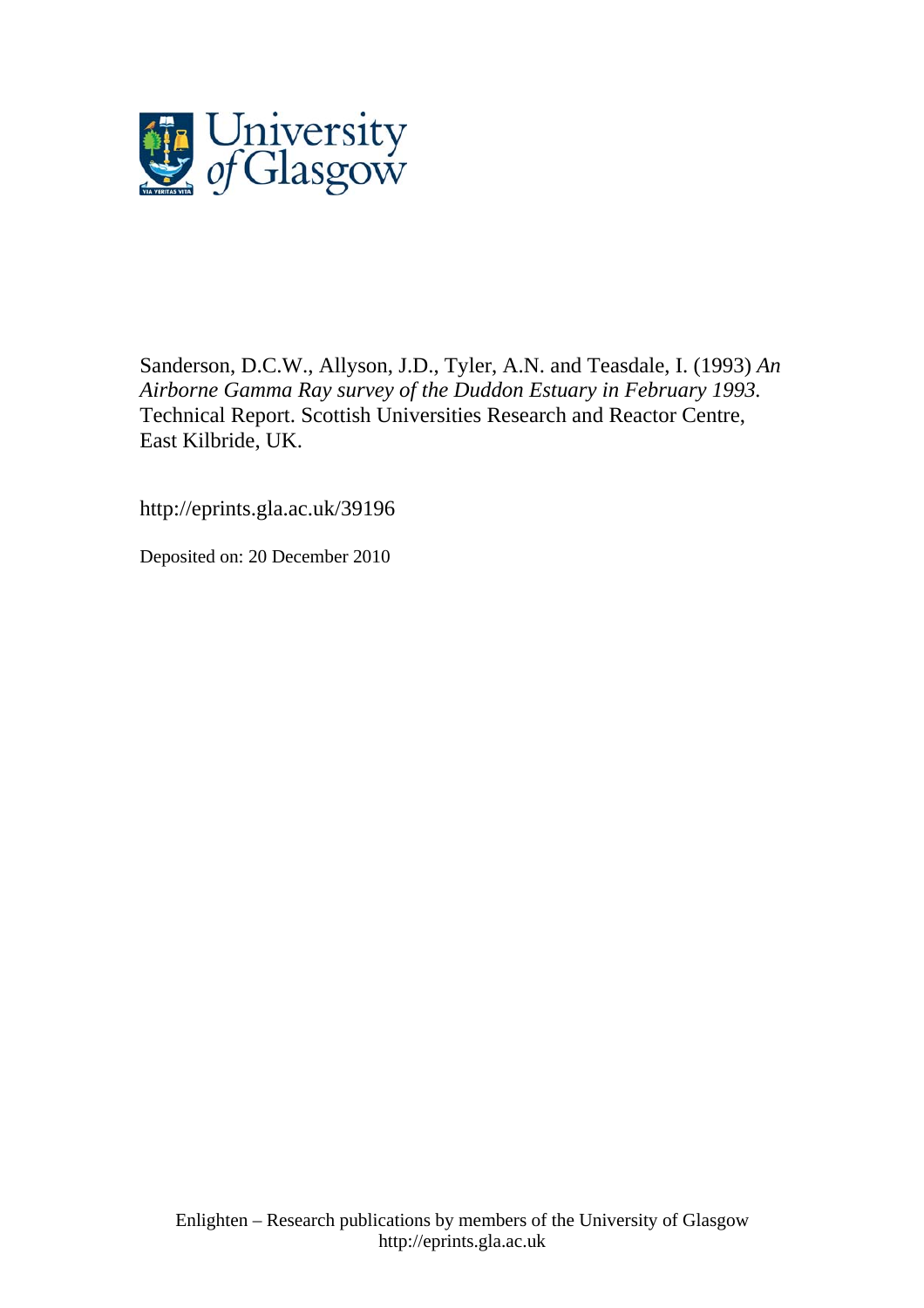

## **AN AIRBORNE GAMMA RAY SURVEY OF THE DUDDON ESTUARY IN FEBRUARY 1993.**

**D.C.W. SANDERSON, J.D. ALLYSON, A.N. TYLER I. TEASDALE** 

East Kilbride Glasgow G75 OQF Telephone: 01355 223332 Fax: 01355 229898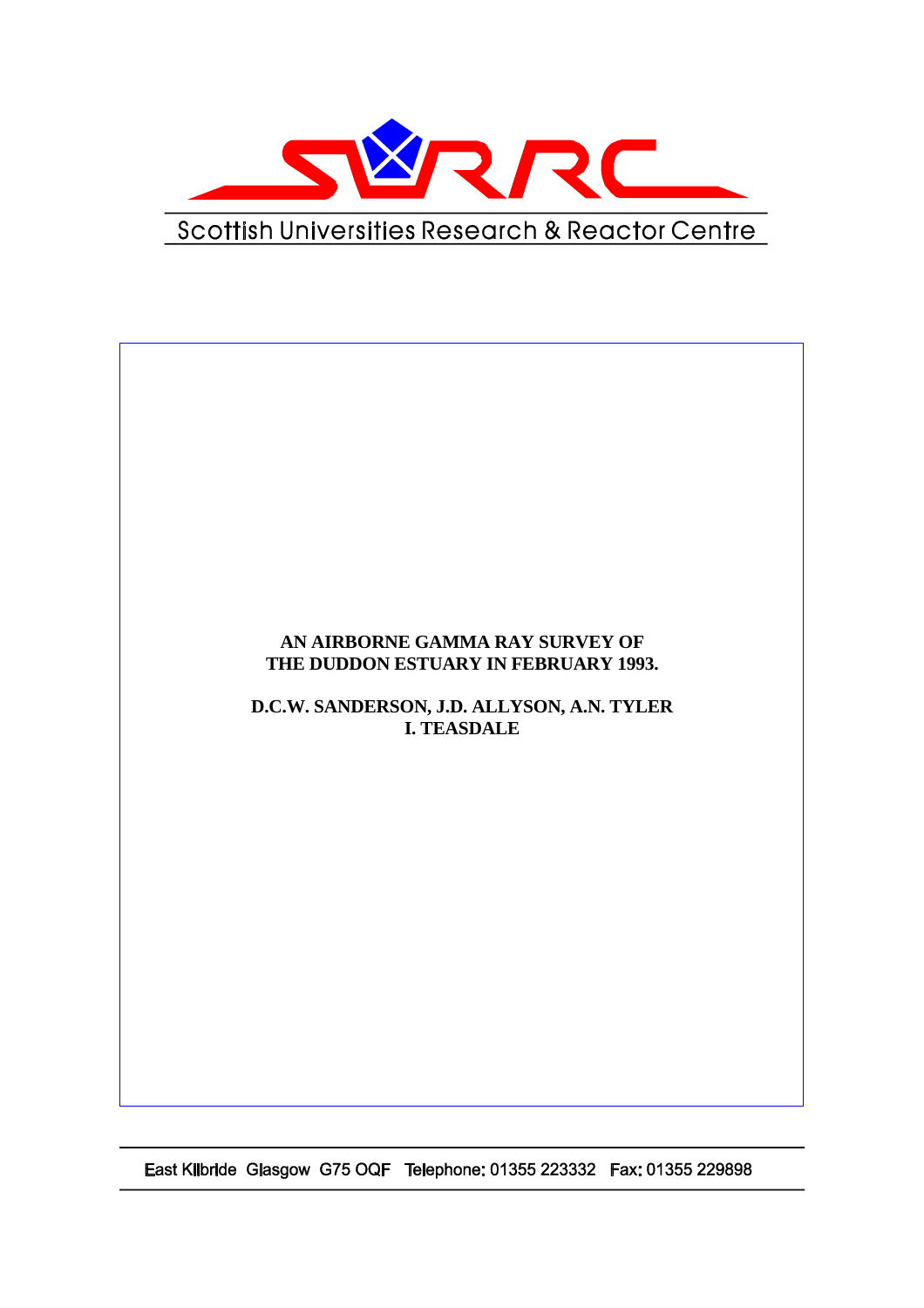**AN AIRBORNE GAMMA RAY SURVEY OF THE DUDDON ESTUARY IN FEBRUARY 1993.** 

**D.C.W. SANDERSON<sup>1</sup> , J.D. ALLYSON<sup>1</sup> , A.N. TYLER<sup>1</sup> , I. TEASDALE<sup>2</sup>**

**1. SCOTTISH UNIVERSITIES RESEARCH AND REACTOR CENTRE** 

**2. WESTLAKES RESEARCH INSTITUTE**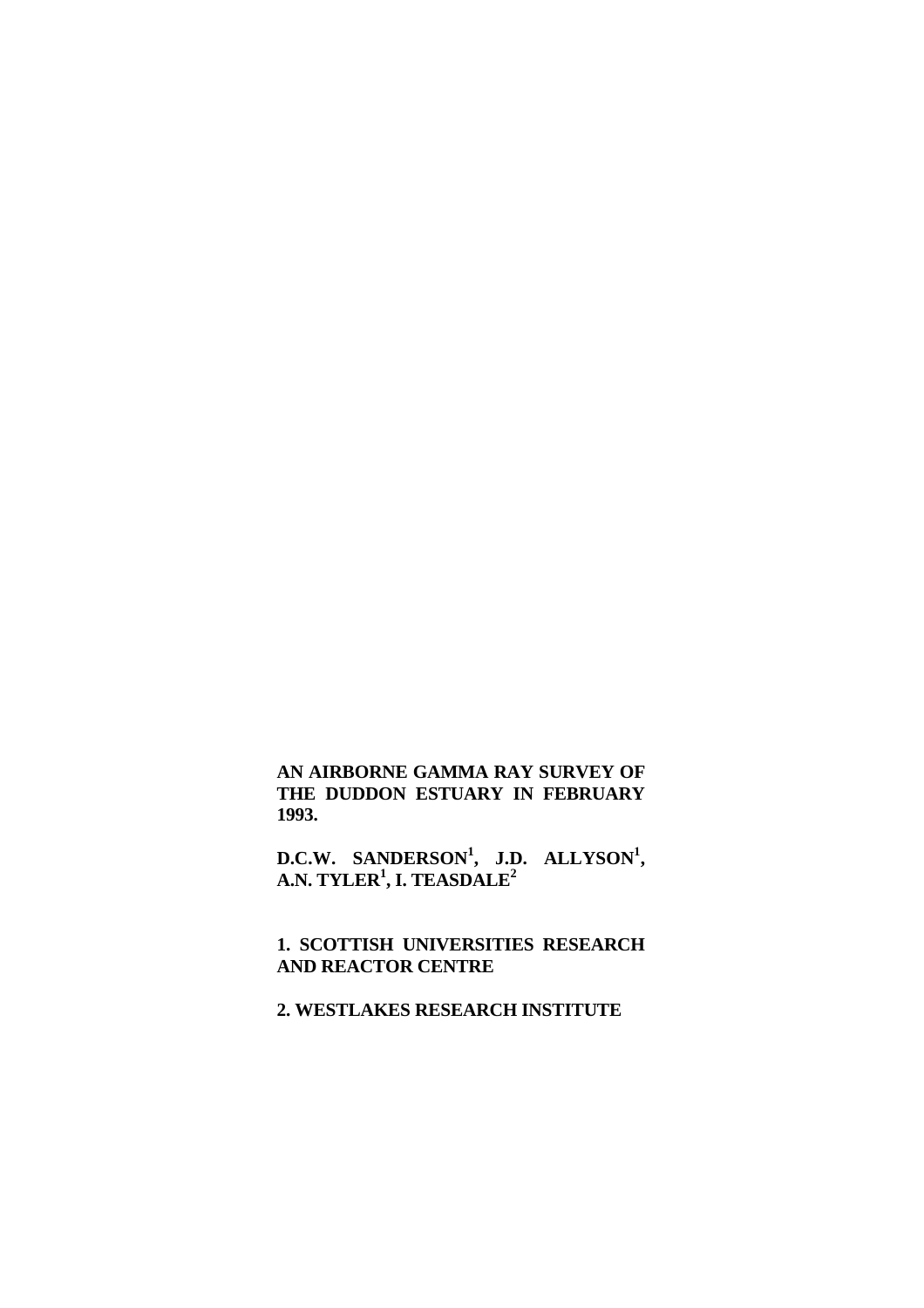## SUMMARY

A short aerial survey was conducted of the Duddon Estuary, as a supplementary task to an emergency response exercise, conducted by SURRC on behalf of BNFL, around Chapelcross and Sellafield on 25th February 1993. An 8 litre NaI detector was operated from an AS355B Twin Squirrel helicopter. Gamma ray spectra were recorded every 5 seconds, together with radioaltimetry results and GPS positional information. Flight lines were arranged in a North-South direction with nominal spacing of 300m, from OS westings OS SD 180 to 229. Navigation was conducted using per-programmed GPS waypoints.

The survey flight lasted for 1.3 hours during which time 766 spectra were recorded. The results were backed up, summarised, and calibrated following standard SURRC procedures. This entails subtraction of detector background, stripping of channel interferences, correction for altitude variations, and scaling to calibrated results from a reference site. The effect of utilising previous, or more recent stripping matrices was investigated, and shown to have a minor influence on stripped count rates. The calibration constants for <sup>137</sup>Cs were defined to produce a correct inventory estimation at survey heights for the Caerlaverock calibration site (80 kBq m<sup>-2</sup>), which had been visited the previous day with the same aircraft. Previous working calibration factors had underestimated the inventory at Caerlaverock (Sanderson et al, 1992), due essentially to the differing extent of source burial between inland sites affected by fallout of varying ages, and the merse environment. In the absence of more detailed investigation of the vertical activity profile at Duddon, the working maps have been produced to match the Caerlaverock profile. We have subsequently established that the calibration response in the Ribble at Warton Bank, is also compatible with this condition. The extent to which vertical profiles vary from marsh to marsh around the eastern Irish Sea remains to be seen. Working calibration values for natural nuclides were retained from previous work, and provide estimates of the activity per unit area from 0-30cm depth for these nuclides.

Maps of the distribution of  $^{137}Cs$ ,  $^{40}K$ ,  $^{214}Bi$ ,  $^{208}Tl$  and estimated gamma dose rate were produced on the 25th March, and stored as image bit maps. These are appended to this brief report. The distribution of  $137Cs$  on estuarine and marsh areas is clearly defined, the greatest concentrations largely following the salt marsh boundaries. It is possible that spatially small scale features in the upper reaches of the river may also show similar concentrations, but would be under-represented within the field of view of the detector. The gamma dose rate map indicates that Cs contamination is a controlling dose contributor to these contexts. The natural sources also show considerable variations, reflecting the local geological and geomorphological structures. It is notable that the  $^{214}$ Bi map shows an anomaly in the vicinity of Millom. Since  $2^{14}$ Bi is a radon daughter this signal may have a dynamic component. Alternatively the signals may originate from industrial or mining wastes in the area. It would nonetheless be of interest to identify the origins of this source at ground level, and to examine the levels of radon in the vicinity. It is hoped that these results may be of use in assisting ground sampling. Retrospective calibration would be possible if better knowledge of the vertical activity distribution became available. The data could also be re-mapped in finer detail if required.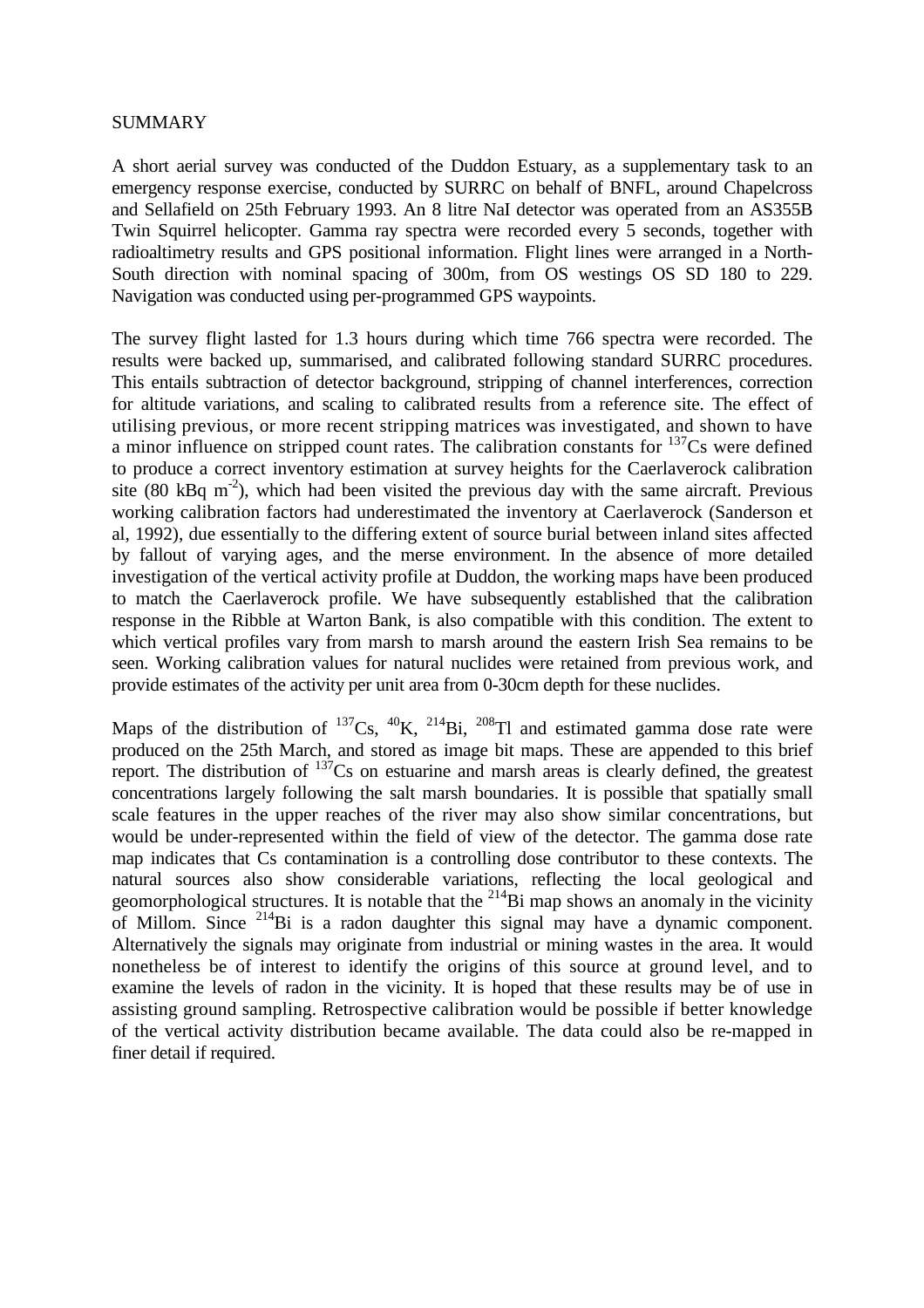

137-Cs  $\mathcal{A}BBq$  m-2  $> 520.00$ 480.00 -520.00 440.00 -480.00  $400.00 - 440.00$  $360.00 - 400.00$  $320.00 - 360.00$ 280.00 -320.00 240.00 -280.00 200.00 -240.00 160.00 -200.00  $120.00 - 160.00$  $80.00 - 120.00$  $40.00 - 80.00$ 40.00  $\left\langle \cdot \right\rangle$ 

Duddon Estuary February 1993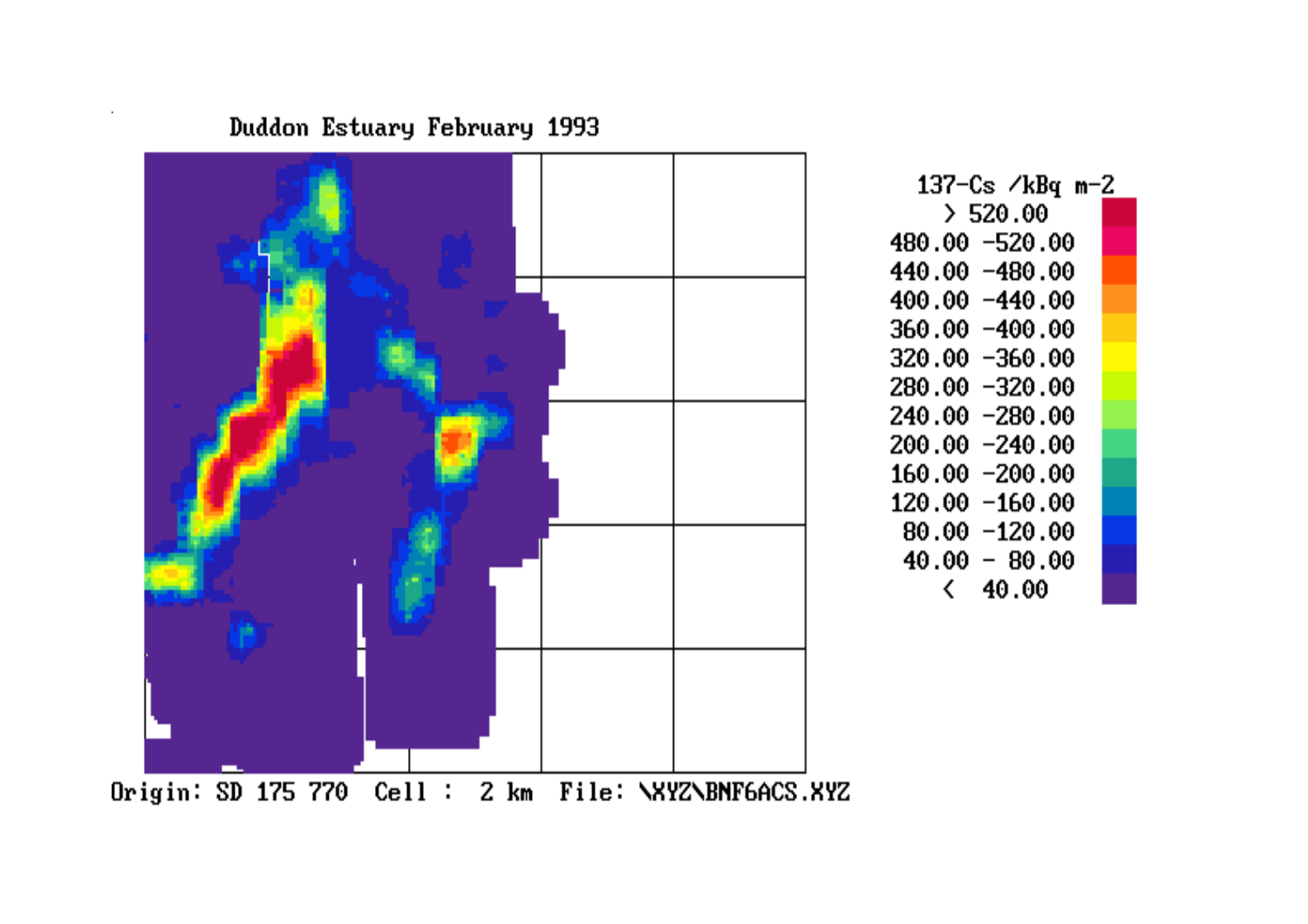

40-K  $/kBq$  m-2  $>195.00$  $180.00 - 195.00$  $165.00 - 180.00$  $150.00 - 165.00$  $135.00 - 150.00$  $120.00 - 135.00$  $105.00 - 120.00$  $90.00 - 105.00$  $75.00 - 90.00$  $60.00 - 75.00$  $45.00 - 60.00$  $30.00 - 45.00$  $15.00 - 30.00$  $\langle 15.00$ 

Scan screen

Duddon Estuary February 1993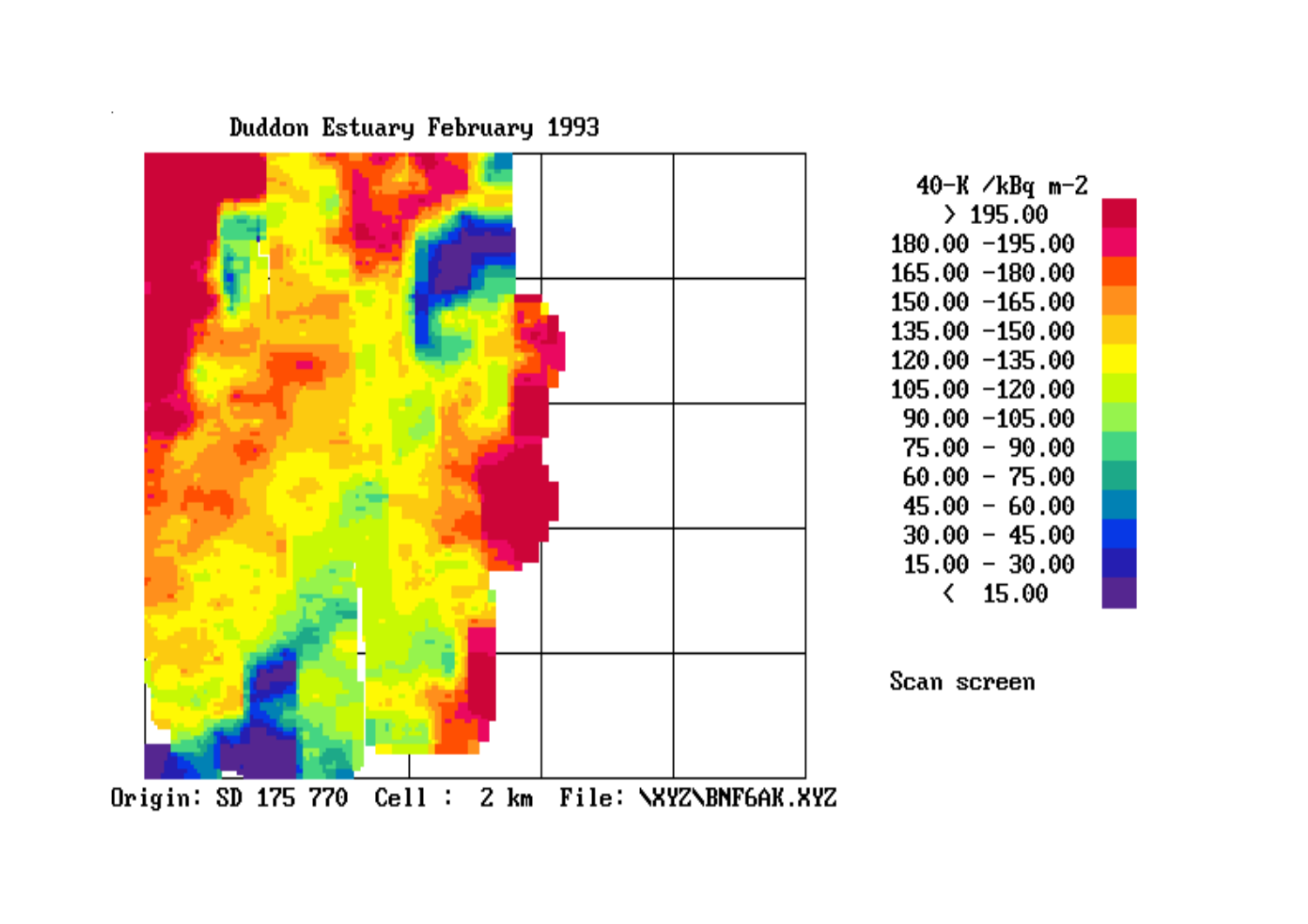

 $\sum_{i=1}^{n}$ 9.75  $9.00 - 9.75$  $8.25 - 9.00$  $7.50 - 8.25$  $6.75 - 7.50$  $6.00 - 6.75$  $5.25 - 6.00$  $4.50 - 5.25$  $3.75 - 4.50$  $3.00 - 3.75$  $2.25 - 3.00$  $1.50 - 2.25$  $0.75 - 1.50$  $0.75$  $\langle$ 

214-Bi /kBq m-2

## Duddon Estuary February 1993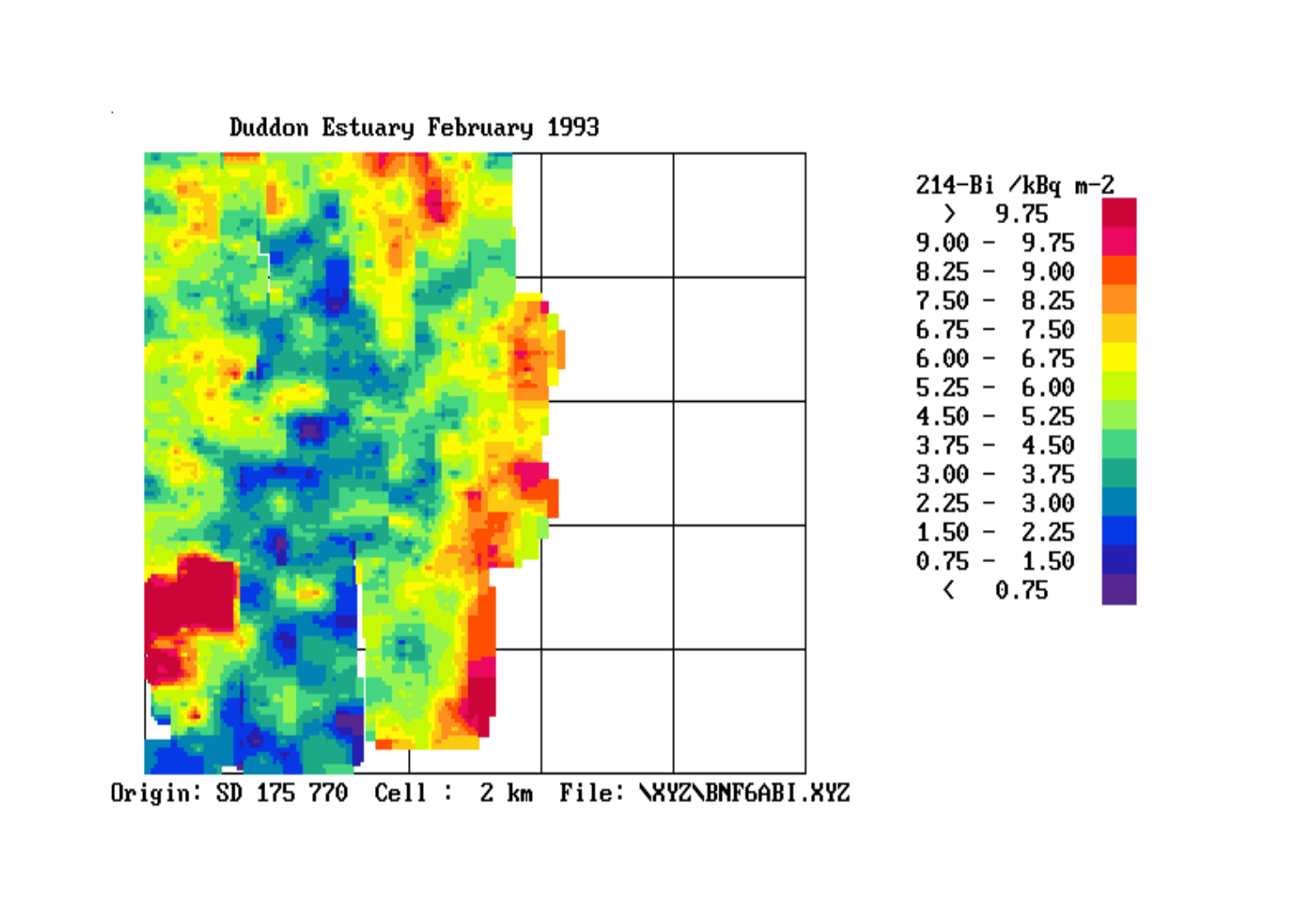

$$
208-11 \times 18q m-2
$$
\n
$$
9.75
$$
\n
$$
9.00 - 9.75
$$
\n
$$
8.25 - 9.00
$$
\n
$$
8.25 - 8.25
$$
\n
$$
6.75 - 6.75
$$
\n
$$
6.75 - 6.75
$$
\n
$$
6.00 - 6.75
$$
\n
$$
6.25 - 6.00
$$
\n
$$
6.25 - 6.00
$$
\n
$$
6.25 - 6.00
$$
\n
$$
6.25 - 6.25
$$
\n
$$
6.25 - 4.50
$$
\n
$$
3.75 - 4.50
$$
\n
$$
2.25 - 3.00
$$
\n
$$
1.50 - 2.25
$$
\n
$$
0.75 - 1.50
$$

Duddon Estuary Februarey 1993